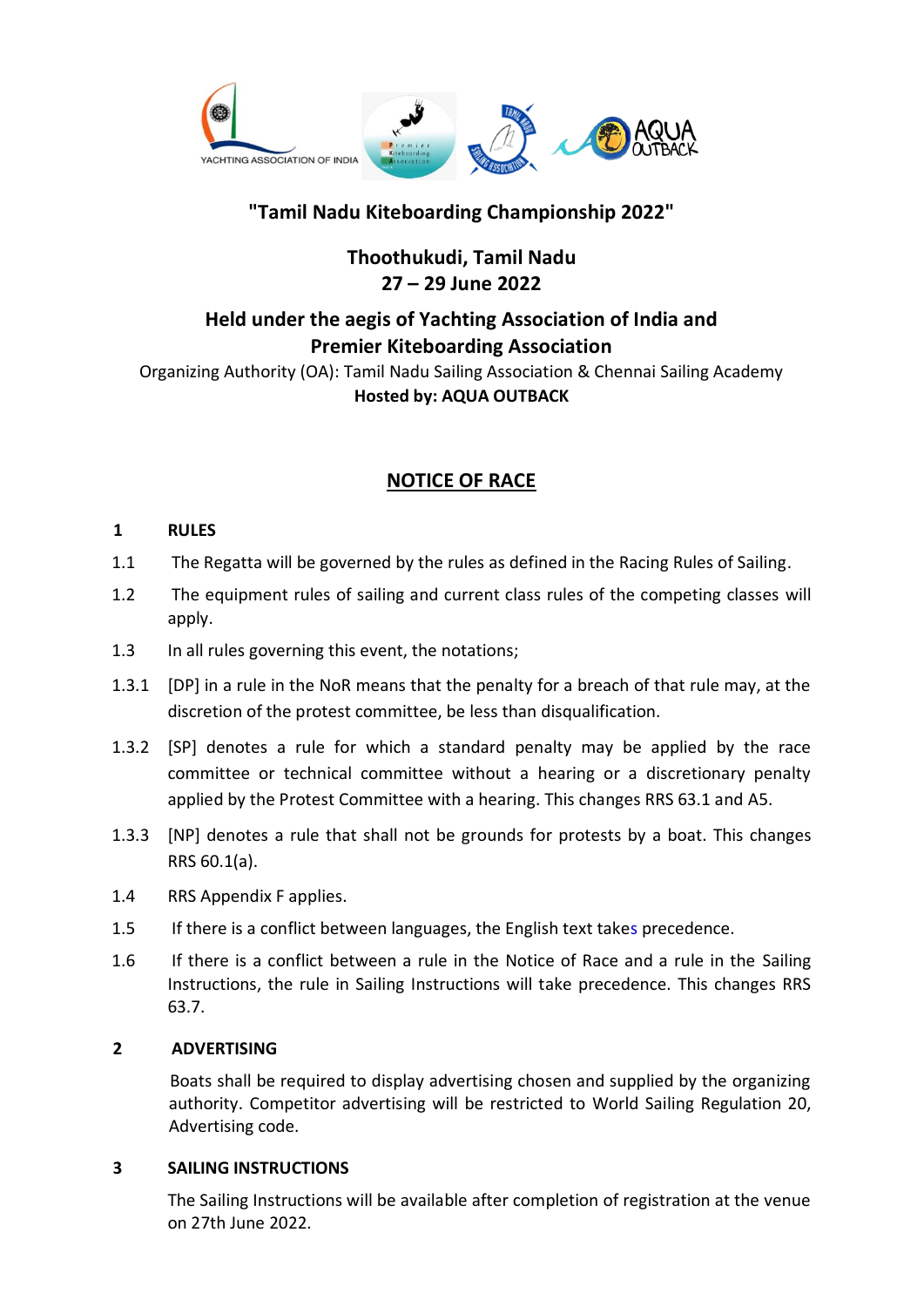#### **4 ELIGIBILITY AND ENTRY**

- 4.1 The event will be Open category sailed in the Twin Tip Kiteboard Class.
- 4.2 Eligible participants will have to fill in the attached form ( Appendix A) on or before **22nd June 2022. Entry Fee to be sent to the account mentioned in point**
- 4.3 Late entries may be accepted at the discretion of the OA upon payment of additional late fee of Rs 1000.00. **All entries may be sent by email to ajit@pioprinters.com**
- 4.4 All participants are required to be Life Member/Annual Associate Member/Affiliated to **Yachting Association of India and Premier Kiteboarding Association**.
- 4.5 All participants are required to get their own equipment for the event. No equipment will be provided by the OA.
- 4.6 Participants and their support team shall complete an on-site registration at the Race Office. Each team shall be accompanied by the team leader, who may complete the registration on behalf of the team with all necessary documents. The on-site registration of each competitor will not be completed until the Equipment registration form issued by the Technical Committee has been submitted to the Race Office.

#### **5 FEES**

5.1 The entry fee for competitors will be as follows:-

| <b>Class</b>                                           | <b>Entry Fee</b> | <b>Late Entry Fee</b> |
|--------------------------------------------------------|------------------|-----------------------|
| Kiteboard (One Person)                                 | Rs. 4000.00      | Rs. 5000.00           |
| Coaches / Team Manager / Support<br>staff (per person) | Rs. 4000.00      |                       |

5.2 Entry fee is to be paid through NEFT in following account:-

| <b>A/C Name</b>       | <b>Aqua Outback</b> |
|-----------------------|---------------------|
| <b>Bank</b>           | <b>HDFC</b>         |
| <b>Branch</b>         | Thoothukudi         |
| <b>Account Number</b> | 50200027557650      |
| <b>IFSC Code</b>      | HDFC0001104         |

- 5.3 Fees shall be free of bank commissions. Any bank fee will be charged to the competitors.
- 5.4 The participants will be provided refreshments / lunch on all days. Other meals, snacks etc can be availed on payment basis.

#### **6. FORMAT**

6.1 The event will consist of a single series of fleet races for all classes.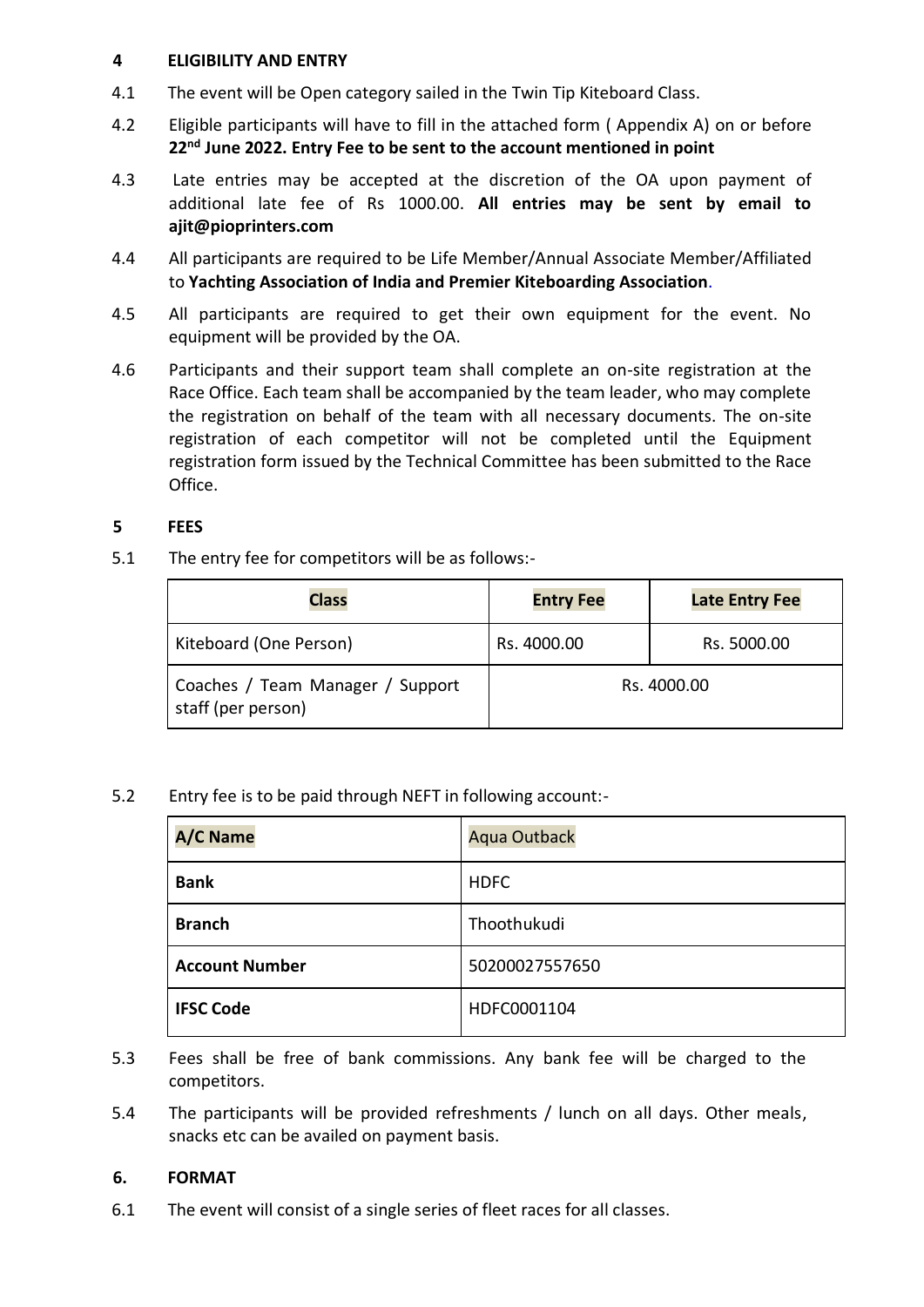6.2 In case the fleet is inexperienced, the sailors will be divided into pools to ensure safety. The pools will be made fresh daily at the end of the races based on their ranking in the respective pools. Details will be given in the Sailing Instructions.

#### 7. **SAFETY**

Helmet, Personal Flotation Device / Life jackets & Whistle are Mandatory for all participants. Personal Flotation Device & Helmet should conform to the standards set in the ERS.

#### **8 SCHEDULE**

- 8.1 The venue will be open for practice from 20<sup>th</sup> June 2022.
- 8.2 Briefing for competitors will be held as per schedule given in Sailing Instructions.
- 8.3 The Racing Schedule will be as follows:-

| <b>Date</b> | <b>Time</b>   | <b>Event</b>                                  |
|-------------|---------------|-----------------------------------------------|
| 27-06-2022  | $0800 - 0830$ | <b>Registration of Equipment</b>              |
|             | 0830 - 0900   | Competitors / Coaches / Team leaders briefing |
|             | 0900 - 0930   | Inauguration                                  |
|             | As per SI     | Fleet races                                   |
| 28-06-2022  | As per SI     | Fleet races                                   |
| 29-06-2022  | As per SI     | Fleet races                                   |
| 29-06-2022  | 1700          | Prize giving ceremony                         |

- 8.4. A total of 4 races per day will be scheduled; however an additional race may be sailed each day if required.
- 8.5 Up to 12 races are scheduled.
- 8.6 At least 3 races are required to be completed to constitute the Championship.
- 8.7 On the last scheduled day of racing no warning signal will be made after 1500h.

#### **9 Equipment Inspection**

- 9.1 Pre-event Equipment Inspection will be conducted as per schedule posted on the Official Notice Board.
- 9.2 Equipment may be inspected at any time during the event.

#### **10 VENUE**

- 10.1 The venue for the event will be AQUA OUTBACK, Tuticorin, Tamil Nadu.
- 10.2 Race Area will be near Aqua Outback Resort (**Appendix B**).

#### **11 COURSES**

The courses will be as described in the Sailing Instructions.

#### **12 PROTEST COMMITTEE**

The intention is to appoint a Protest Committee as provided in RRS 91.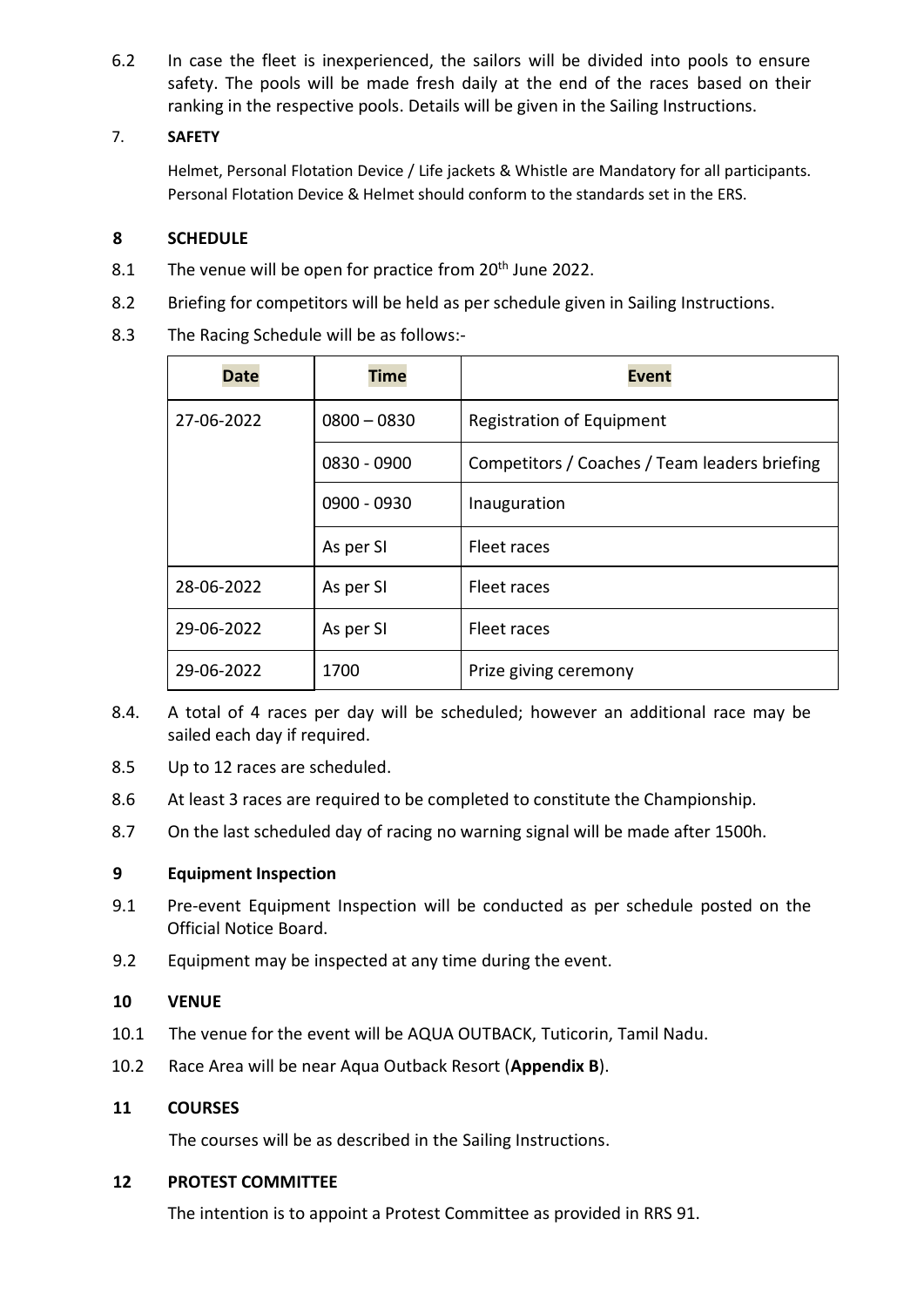#### **13 SCORING**

- 13.1 The low point system of RRS Appendix 'A' will apply.
- 13.2 Three races are required to be completed in each class to constitute a series.
- 13.3 When fewer than seven races have been completed in the series, a boat's series score will be the total of her race scores.
- 13.4 When seven to nine races have been completed in the series, a boat's series score will be the total of her race scores excluding her worst score.
- 13.5 When ten or more races have been completed a boat's series score will be the total of her race scores excluding her two worst score.

#### **14 [DP] SUPPORT VESSELS**

- 14.1 All support vessels are to stay at least 100m outside the racing area from the time of the first preparatory signal for the first class to start till completion of race.
- 14.2 Support vessels will be marked with their club insignia at all times in the vicinity of the racing area.
- 14.3 Personnel onboard support vessels are required to wear a life jacket / personal floatation device whilst on water and be a certified Power Boat Handling Certificate holder from YAI.

#### **15 [DP] [NP] RADIO COMMUNICATION**

Except in an emergency, a competitor shall neither make radio transmissions while racing nor receive radio communications not available to all competitors. This restriction also applies to mobile telephones.

#### **16 PRIZES**

The top three position winners in each class will be awarded medals. Additional prizes may be awarded by the OA.

#### **17 DISCLAIMER OF LIABILITY**

- 17.1 RRS 3 states: "The responsibility for a boat's decision to participate in a race or to continue to race is hers alone." By participating in this event each competitor agrees and acknowledges that sailing is a potentially dangerous activity with inherent risks. These risks include strong winds and rough seas, sudden changes in weather, failure of equipment, boat handling errors, poor seamanship by other boats, loss of balance on an unstable platform and fatigue resulting in increased risk of injury. **Inherent in the sport of sailing is the risk of permanent, catastrophic injury or death by drowning, trauma, hypothermia or other causes.**
- 17.2 Competitors will be participating in the championship entirely at their own risk. The OA, Hosts, their staff and support personal will not be liable for any material damage or personal injury or death sustained in conjunction with or prior to, during, or after the regatta.
- 17.3 By participating in any race, the competitors are satisfied that their equipment is in good order and they are fit to participate.
- 17.4 The provision of rescue boat cover is limited to such assistance, particularly in extreme weather conditions, as can be practically provided in the circumstances.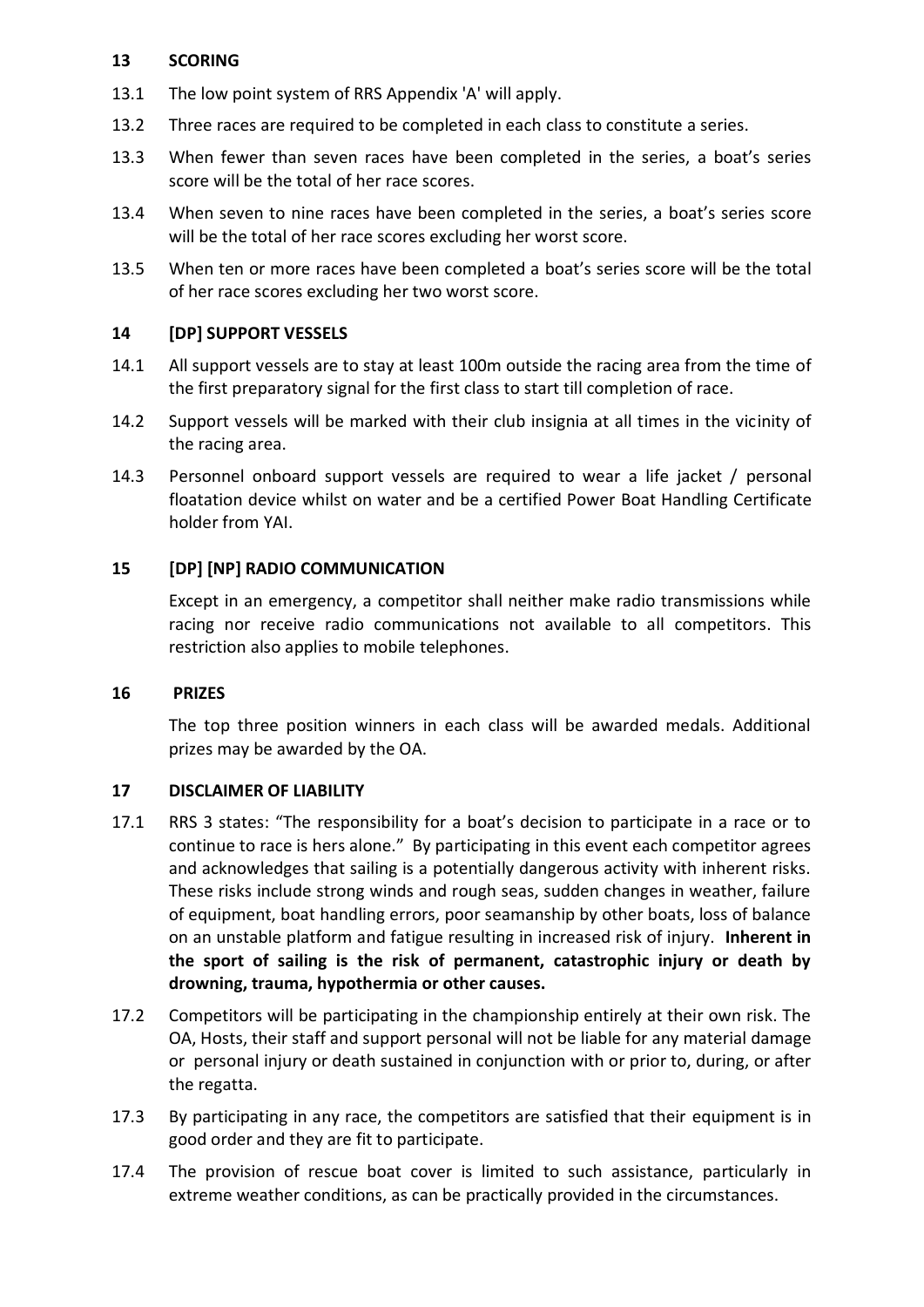#### **18 FURTHER INFORMATION**

For further information please contact

| Appointment                                                  | <b>Name</b>           | <b>Contact Details</b>      |
|--------------------------------------------------------------|-----------------------|-----------------------------|
| Regatta<br>Chairman                                          | Mr. Ashok Thakkar     | ashok thakkar1962@yahoo.com |
| <b>OA</b> Representative<br>and<br><b>Technical Delegate</b> | Mr. Ajit Diaz         | ajit@pioprinters.com        |
| <b>Regatta Manager</b>                                       | Mr. Arjun Motha       | arjunmotha@gmail.com        |
| <b>Regatta Co-Ordinator</b>                                  | Mr. Derrick Menezes   | Derrick.menezes@gmail.com   |
| <b>Race Co-Ordinator</b>                                     | Mr. Philippe Dartnell | philippe954@gmail.com       |
| <b>Chief Safety</b><br>&<br><b>Rescue</b><br><b>Officer</b>  | Mr. Jehan Driver      | jd@quest-asia.com           |

For any clarification regarding the regatta, please contact OA representative.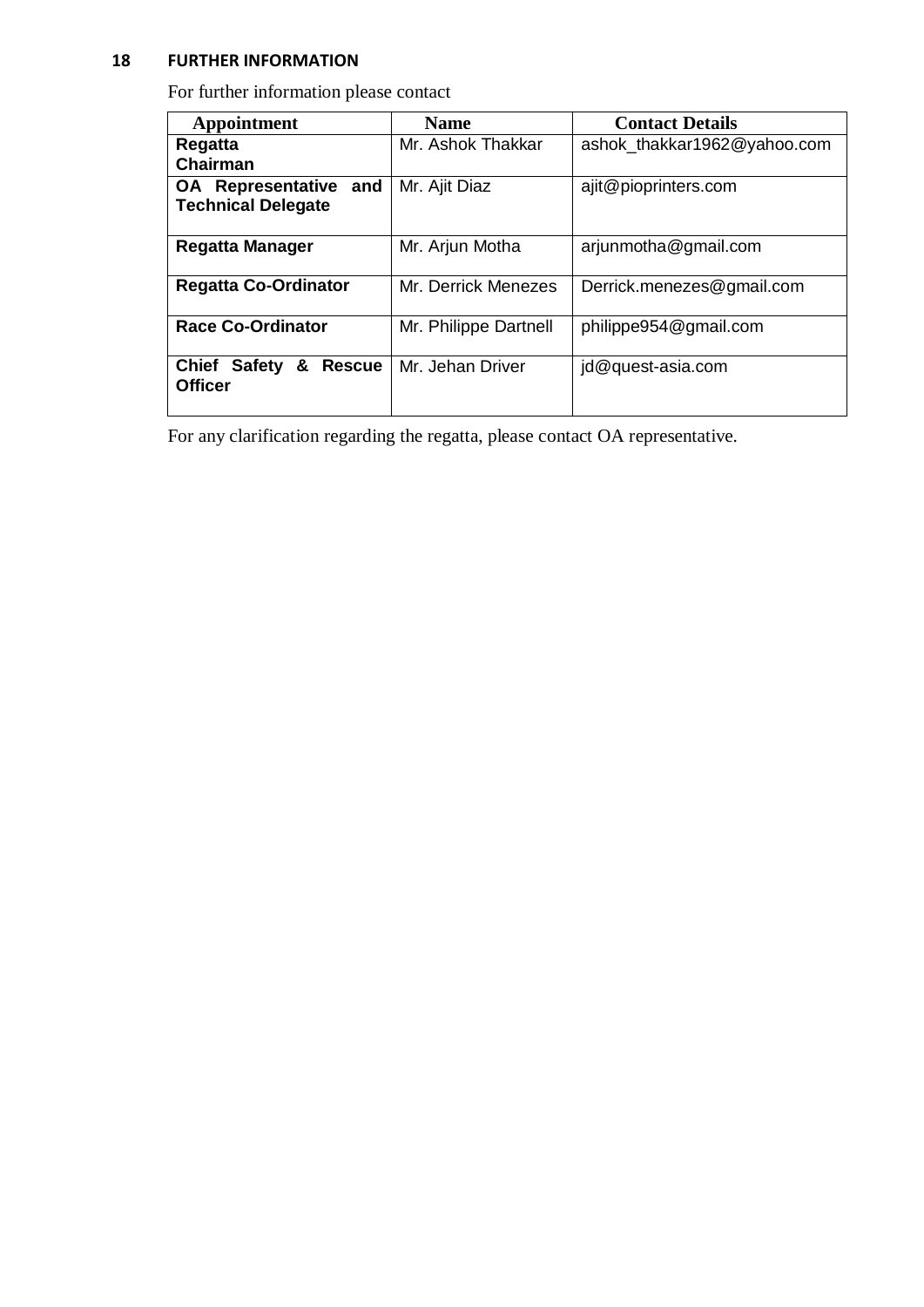### **ENTRY FORM**

# **"Tamil Nadu Kiteboarding Championship 2022" 27 - 29 JUNE 2022 – Thoothukudi, Tamil Nadu**

| 1. |  |
|----|--|
|    |  |
|    |  |
|    |  |
|    |  |
|    |  |

Date : Signature of participant

## **Kindly scan and send the application by Email to ajit@pioprinters.com**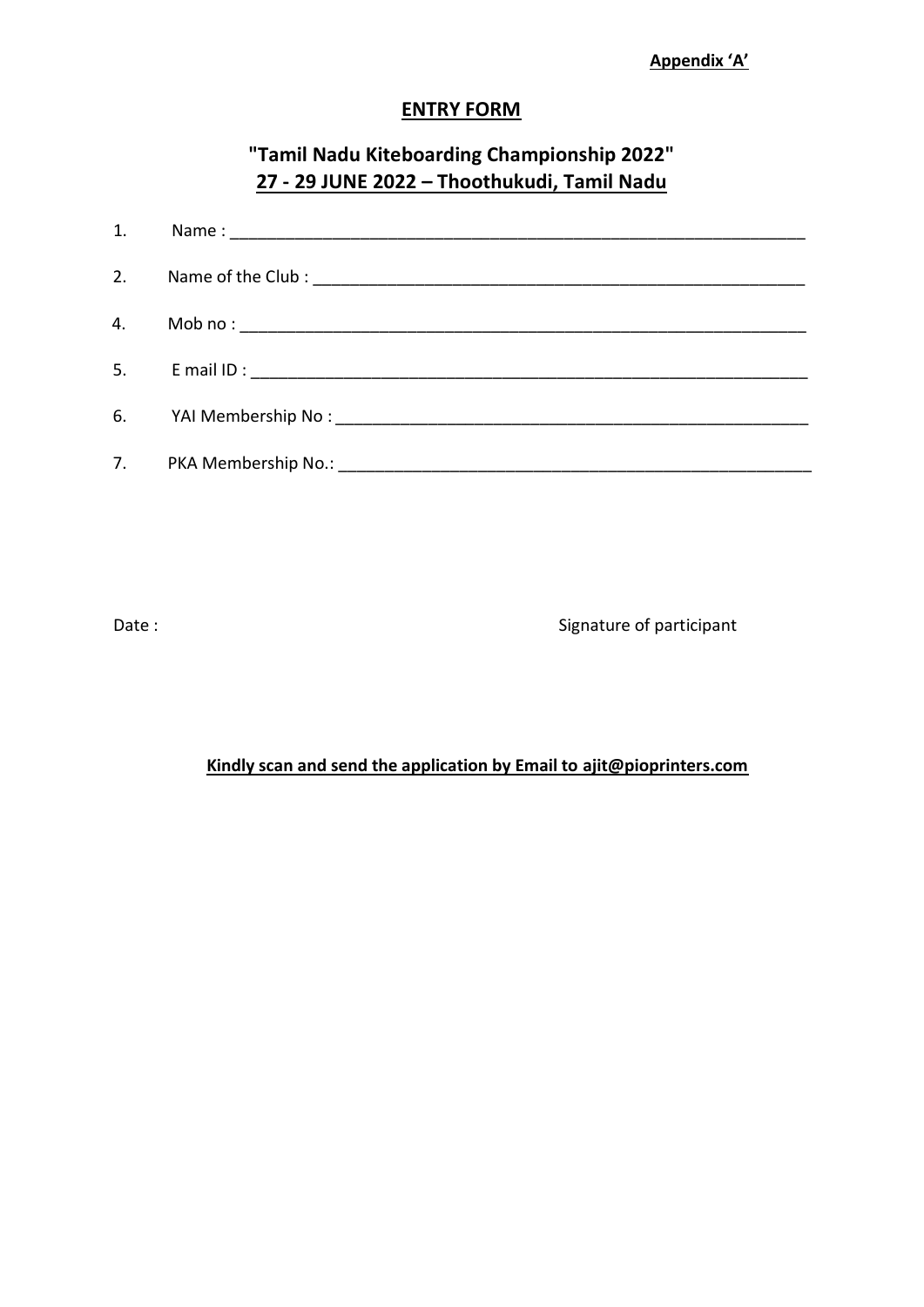**Appendix 'B'**

# RACE AREA